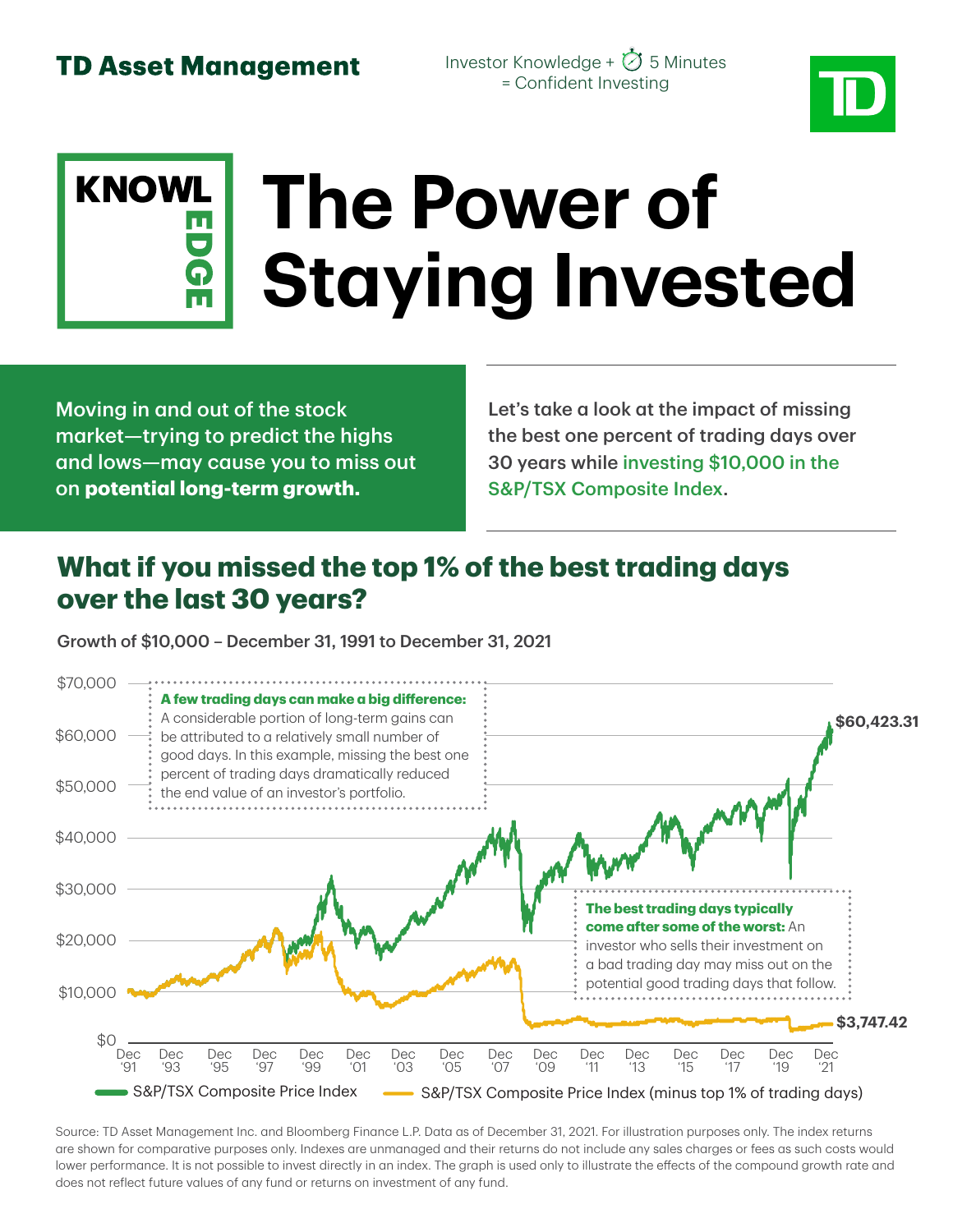History has shown that after previous bear markets, Canadian equities recovered and resumed their upward trend. This was also seen in 2020-21 with the COVID-19 pandemic, where broad North American markets such as the S&P/TSX Composite Index and S&P 500 initially declined, but then recovered

and went on to reach all-time highs. That's why it's important to remain focused on your long-term investment objectives. Investors who sell during bear markets may miss out on significant returns during recovery periods and bull markets.

### **Investors who stay invested during the bear markets have historically benefited from the recovery period and the next bull market1**

**S&P/TSX Composite Index: Why staying invested is typically favourable over time**



As of January 31, 2022. <sup>1</sup>Generally the terms bull market and bear market describe upward and downward market trends, respectively. In the illustration above, we classify a price movement of 20% or more (up or down), over any given period, as a bull or bear market respectively. We classify a price decline of 10% or more, over any given period, as a market correction. Source: TD Asset Management Inc. and Bloomberg Finance L.P. Market returns are based on S&P/TSX Composite Total Return Index. The index returns are shown for comparative purposes only. Indexes are unmanaged and their returns do not include any sales charges or fees as such costs would lower performance. It is not possible to invest directly in an index.